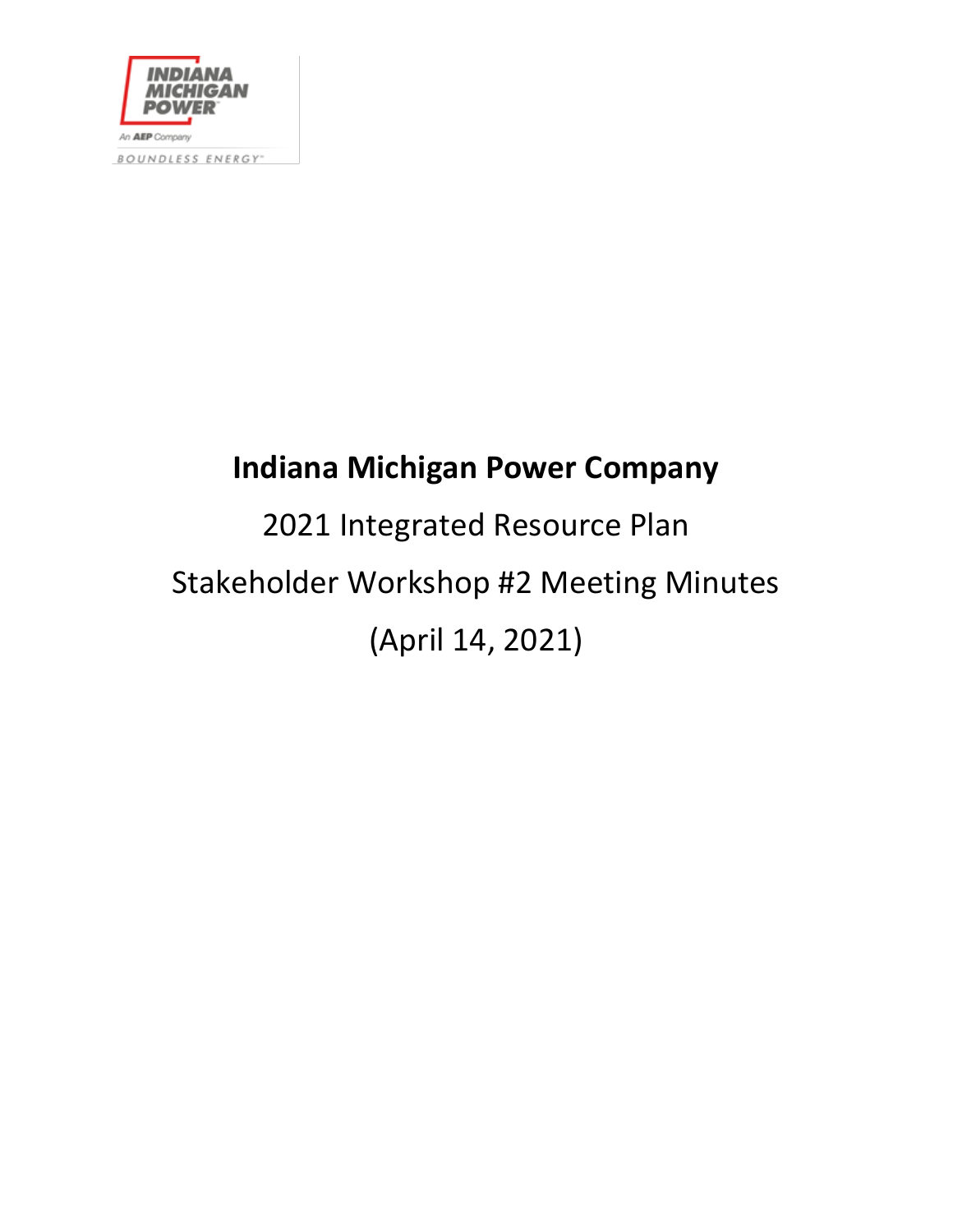

# **1. Welcome – Toby Thomas, I&M President and COO**

*Toby began the meeting at 9:30 and covered slides 1-3.*

Toby began the meeting by thanking Stakeholders for their participation and time on the call. He continued to reinforce the importance of this forum to allow AEP I&M to voice the planned approach to the 2021 Integrated Resource Plan (IRP) and to solicit feedback and input from others throughout the process.

Toby introduced Jay Boggs, Siemens Managing Director and Moderator for the Stakeholder Workshops.

#### **2. Meeting Guidelines – Jay Boggs, Siemens Managing Director**

*Jay covered slides 4-6.*

Jay presented the Meeting Guidelines portion of the presentation and established the role of Moderator for the Stakeholder Meeting. He stated that the purpose of the presentation is to explain the DSM/EE components of the IRP process and collect feedback from stakeholders. He provided an overview of the webinar platform and tools and discussed meeting guidelines.

Jay also provided an overview of the Questions and Feedback process, including directing stakeholders to submit comments and stay informed at the I&M IRP Website: [http://www.indianamichiganpower.com/info/projects/IntegratedResourcePlan.](http://www.indianamichiganpower.com/info/projects/IntegratedResourcePlan)

In addition, stakeholders are encouraged to submit questions via email to [I&MIRP@aep.com](mailto:I&MIRP@aep.com)

Jay introduced Dona Seger-Lawson, Director of Regulatory Services, to provide a safety moment and introductions.

# **3. Safety Moment and Introductions – Dona Seger-Lawson, Director of Regulatory Services**

#### *Dona covered slides 7-10.*

Dona reviewed a safety moment and introduced the American Electric Power (AEP), Indiana Michigan Power (I&M), Siemens Power Technologies International (PTI) and GDS Associates (GDS) team members.

Dona introduced Andrew Williamson, Director of Regulatory Services, to provide opening remarks.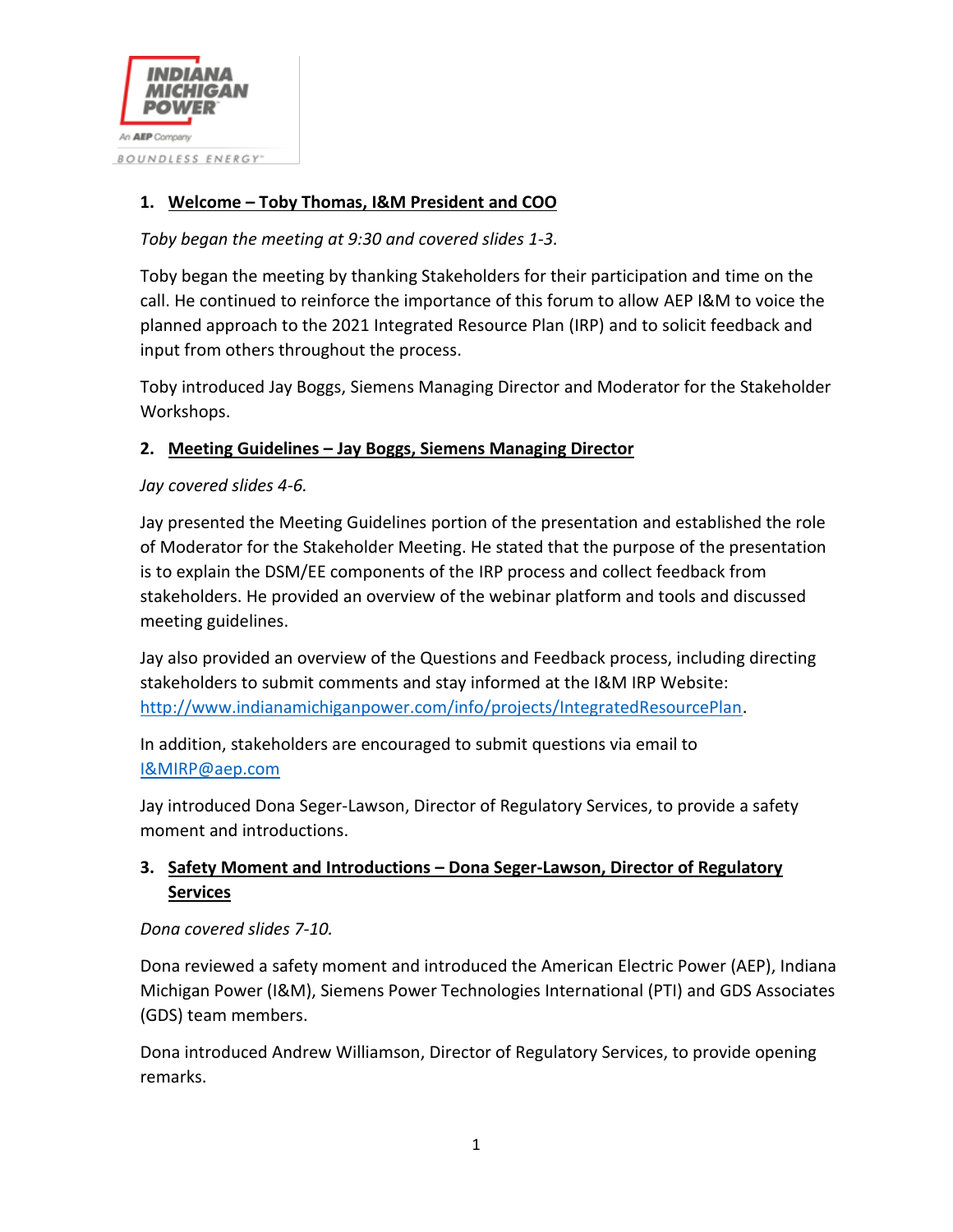

# **4. Opening Remarks – Andrew Williamson, Director of Regulatory Services**

#### *Andrew covered slide 11*

Andrew stressed the importance for feedback and continued participation from Stakeholders and gave an overview of Energy Efficiency (EE), Demand Response (DR) and Distributed Energy Resources (DER) programs in Indiana and Michigan. He mentioned the main topics for today would be the Market Potential Study (MPS) approach, preliminary MPS results, the impact of EE on load forecasting and the selection of EE, DR and DER in the IRP modeling.

In addition, Andrew highlighted that the meeting minutes and presentation from Stakeholder Workshop #1 have been posted.

Andrew introduced Bob Bradish, SVP Regulated Investment Planning, to discuss integrated grid planning at AEP.

| Question<br>#  | Question                                                                              | <b>Response</b>                                                                                                                          |
|----------------|---------------------------------------------------------------------------------------|------------------------------------------------------------------------------------------------------------------------------------------|
| Q1             | Are there currently any specific planning<br>activities for community solar projects? | Will continue to be explored by I&M and will be<br>encouraged in the future.                                                             |
| Q <sub>2</sub> | Who should virtual power producers contact<br>within AEP Indiana and Michigan?        | Point them to the "All-source RFP" that will be<br>online next week, this is the best way to get<br>info out there.                      |
| Q <sub>3</sub> | Is there a goal for a date to remove carbon<br>from the portfolio?                    | AEP just released an analysis. Goal is net zero<br>by 2050.                                                                              |
| O4             | Will transmission be part of the resource<br>planning exercise?                       | Transmission plans will be considered. AEP has<br>made organizational changes to support the<br>alignment of GT and D resource planning. |

#### *Table 1 Verbal Questions Captured Related to 2021 Opening Remarks*

# **5. Bob Bradish, SVP Regulated Investment Planning**

#### *Bob covered slides 12-17*

Bob discussed the evolution of the grid and the way in which AEP as an organization is addressing the changing analytical and planning environment. He characterized the continued evolution of the industry that is driving changes in how utilities plan and operate systems. Common themes are decentralization, digitialization and decarbonization that are driven by active stakeholder engagement and public policy drivers. AEP sees DERs as an emerging and important source of supply to the power system and wants to create further alignment to inform new resource characterization approaches and DER sourcing mechanisms.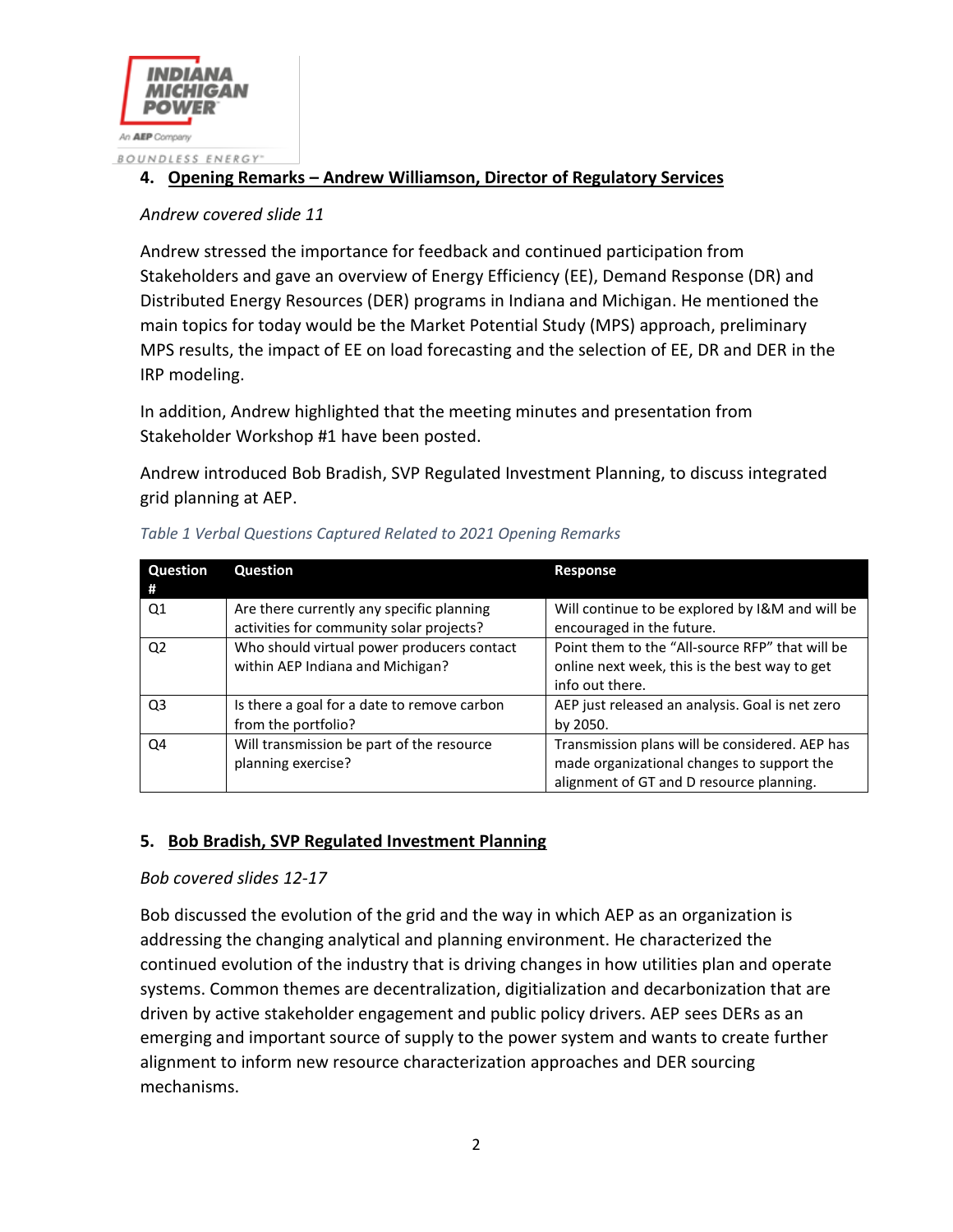

#### BOUNDLESS ENERGY"

Bob discussed how the planning alignment occurs by bringing the processes together from the integrated resource planning and analysis, transmission planning and analysis, distribution planning and analysis and interconnection services groups. Specifically, Bob discussed how the direction would be provided through consistent set of policy objectives, the input assumptions driven would form a common foundation and that decisions would be informed through information exchange.

# *Bob introduced Carlos Casablanca, Managing Director for Distribution Planning and Analysis, who covered slide 18*

Carlos discussed the importance of non-wire alternatives as the future needs of the grid system. He discussed that a major goal of the new alignment is to improve and enhance the internal methodologies used for valuing various transmission and distribution applications, which include updating assumptions and planning tools.

# *Carlos introduced Kamran Ali, VP of Transmission Planning and Analysis, who covered slide 19-20*

Kamran discussed the approach to transmission planning and analysis and highlighted the current activities of the group. He noted that their group is looking to understand and guide interconnection values and opportunities to be utilized in fundamental commodity forecasts, as well as evaluating delivery potential for renewable RPS. The current goal is to understand value streams and benefits that the non-wire alternatives offer to provide a holistic view of the solutions when facing transmission or power delivery issues.

Kamran introduced Jay Boggs, Siemens Managing Director and Moderator to facilitate Stakeholder Feedback / Q&A.

# **6. GDS Associates, Market Potential Study**

# *Jon Walter from AEP covered slides 21-25*

Jon provided an update on the Market Potential Study (MPS), noting that the results are in the development phase. He also provided an expanded overview of the various expected results of the MPS, detailing utility sponsored EE programs, DSM programs, AMI programs and CVR programs. Jon also reiterated important definitions for stakeholder to grasp as part of the GDS presentation, including technical potential, economic potential, maximum achievable potential and realistic achievable potential.

# *Jeffrey Huber from GDS Associates covered slides 26-55*

Jeffrey introduced GDS Associates and the Brightline Group team members that have contributed technically to the MPS. GDS is the prime subcontractor for the MPS and is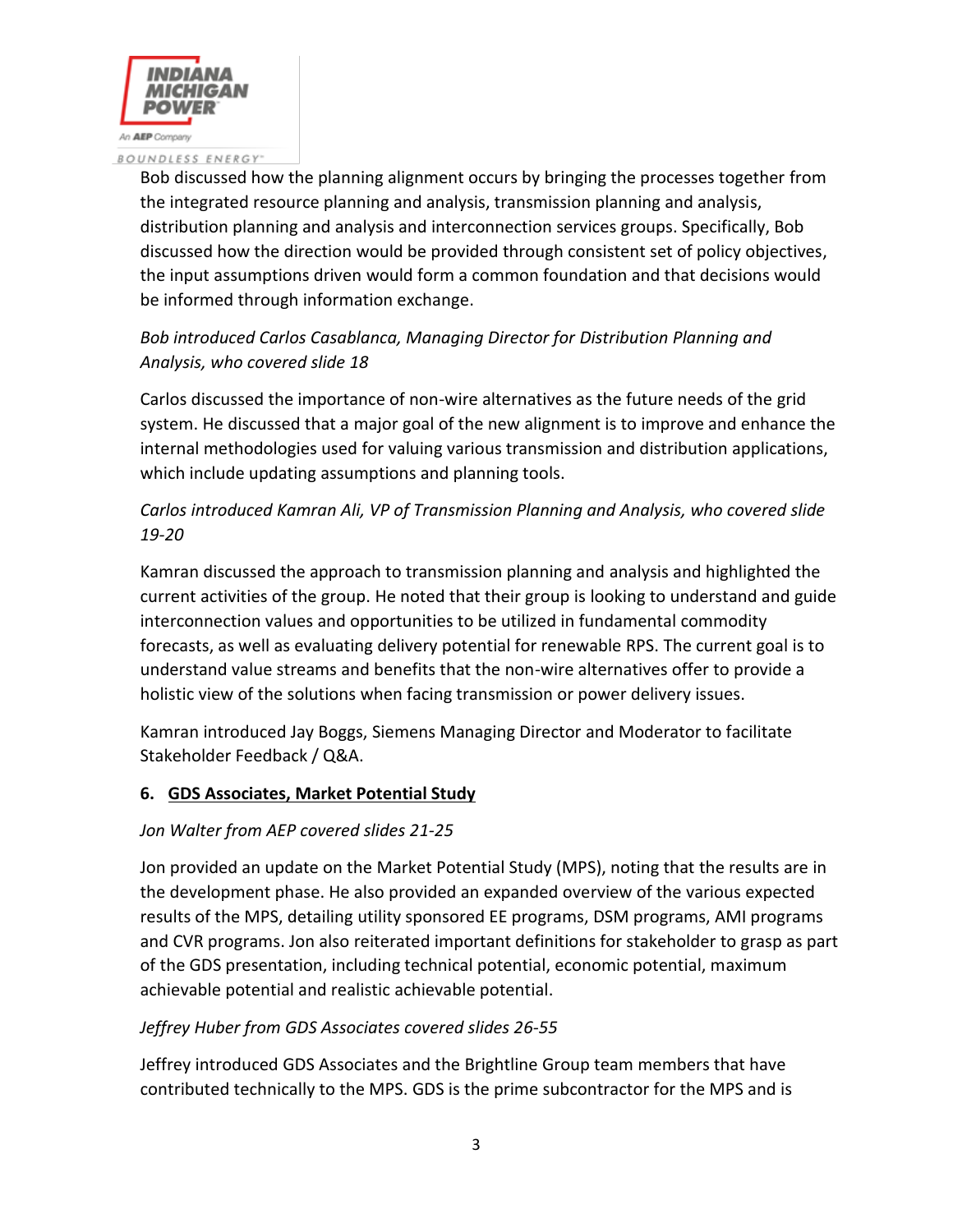

#### BOUNDLESS ENERGY"

leveraging the Brightline groups' expertise in DSM program planning and evaluation. Jeffrey provided an overview of the MPS study tasks and key considerations for the planning study. An important feature is that the MPS study will assess potential for I&M's separate jurisdictions and be customized and tailor-made to each local.

Jeffrey and Patrick Burns then discussed the market research performed to inform the MPS. Patrick discussed how the market research performed for the MPS was used to assemble baseline data and to inform the technology adoption curves used in the modeling. He described the web surveys that were constructed and provided to participants, noting that the results provide insights into current equipment being used in homes and residential and non-residential willingness to participate (WTP) data. Residential WTP Survey Data is used to help estimate the long-term adoption rates that might be expected across various end uses and technologies.

Jeffrey then went into detail on the expected results of the three MPS products being looked at, including EE potential, DR potential and DER potential. EE Potential: Jeffrey provided a flow chart and equation to describe the process by which the study results form from various energy efficiency potentials. He described two potential EE scenarios, including a high case that assumes 75% incentives relative to measure cost and a realistic potential case, which reflects more traditional incentive levels. DR Potential: Regarding DR Jeffrey spoke about the way in which the study will assess and screen load shifting options through incorporating over 20 performance and cost metrics. As part of the MPS, GDS looked at 37 sector and technology permutations for load shifting options. DER Potential: Lastly, Jeffrey noted the DER potential study that is focused on solar PV and combined heat and power and that DER will result from a market adoption based on bass diffusion theory.

Jeffrey concluded by talking about how the MPS study will create program portfolio recommendations and IRP inputs, which include converting achievable potential results into transparent formats and deliverables to the IRP team. More specifically, he noted that the approach includes mapping measures to potential programs and delivery channels, creating delivery streams / measure bundles, and recommending a portfolio of programs for consideration. GDS noted they will work closely with Siemens PTI during the formation of IRP inputs.

| Question | Question                                        | Response                                                                                                                                        |
|----------|-------------------------------------------------|-------------------------------------------------------------------------------------------------------------------------------------------------|
| Q5       | Will it be a rebate program for the EV charger? | Based on the costs associated with installing the<br>charger and acquisition of the EV. Thus, based<br>on the whole package of acquiring an EV. |
| Q6       | Are food Sales for Grocery stores?              | Yes                                                                                                                                             |

#### *Table 2 Verbal Questions Captured Related to Market Potential Study*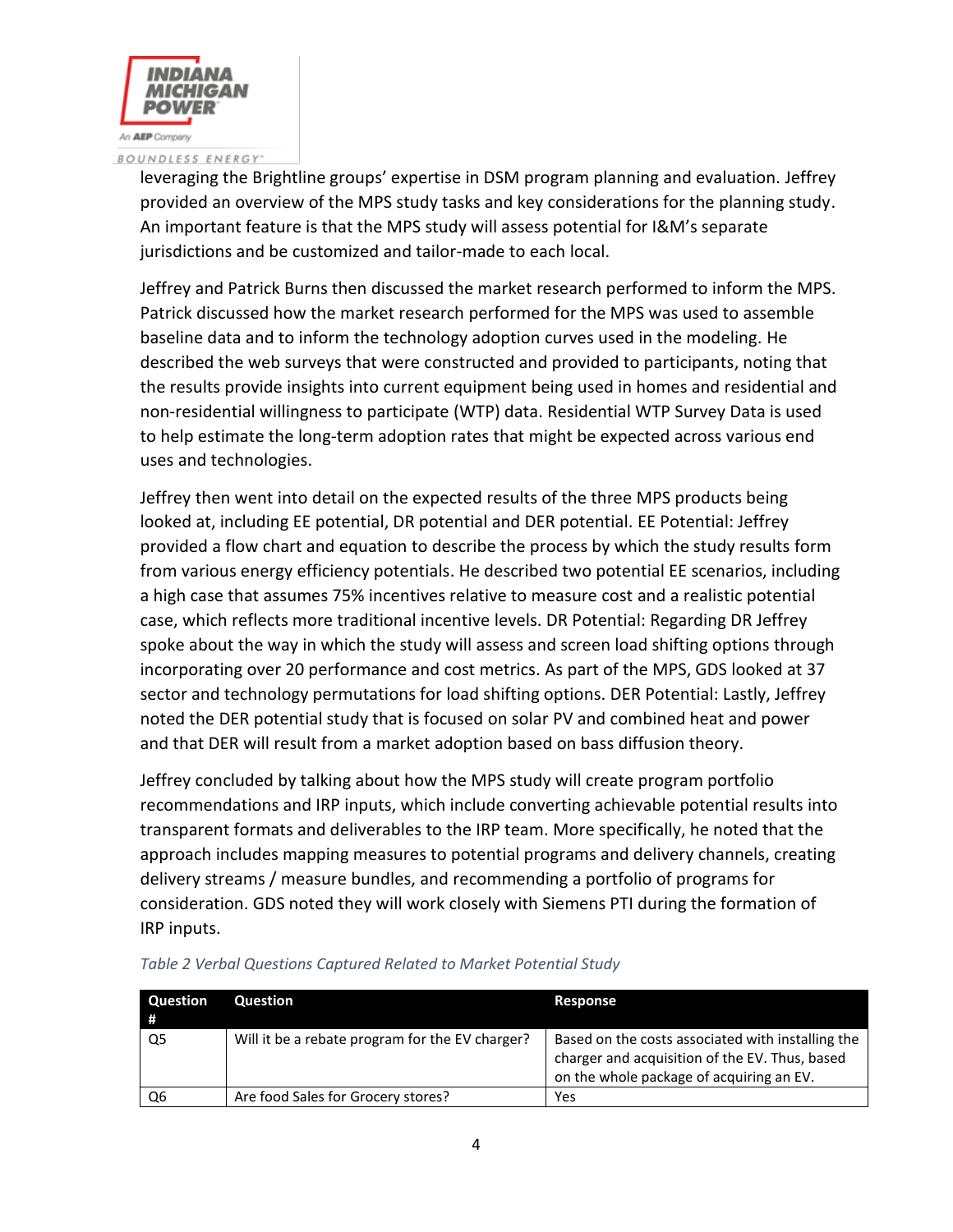

BOUNDLESS ENERGY"

| Q7  | Were low-income customers included in the       | Did target low-income customers. Split up the     |
|-----|-------------------------------------------------|---------------------------------------------------|
|     | survey?                                         | data as much as possible to capture any           |
|     |                                                 | difference between customer segments.             |
| Q8  | For EV specifically, when researching           | By giving information about the costs, it also    |
|     | willingness to participate do you also research | includes the incentive. So given the incentive,   |
|     | the ability to participate?                     | are people willing and able to participate? 6     |
|     |                                                 | different categories that we questioned for the   |
|     |                                                 | customer.                                         |
| Q9  | Is there a similar awareness adjustment for     | Yes                                               |
|     | residential and is that also adjusted by 78%?   |                                                   |
| Q10 | Curious about what IM has planned for its AMI   | In general, the benefits that I&M can bring is of |
|     | data. Other studies looked at correlation       | key interest as we move forward, to get better    |
|     | between residential type. Was interesting from  | information and analysis of how customers use     |
|     | the standpoint visually of how they should      | energy and approach them about different EE       |
|     | target different consumption. Wondered if I&M   | offers. Don't have full AMI yet so cannot deal    |
|     | would consider doing something like that?       | with that yet. We will be looking to do that as   |
|     |                                                 | we get the information.                           |
| Q11 | In looking at the level of awareness and        | We did not include that in the engagement.        |
|     | participation in your survey have you reached   | Might come out of the analysis that will be       |
|     | out the churches and other community centers    | done at the end of the market potential study.    |
|     | to increase their participation?                |                                                   |
| Q12 | Jacob gave the example of the residential AC.   | We are sure the East North Central efficiency     |
|     | You said that the AEO forecast exceeds 15%.     | gets up to 14.8 so more than 14 not 15.           |
|     | Make sure we are confident with that.           | Interpretation of the forecast is that there is a |
|     | Efficiencies that come out of AEO are done on   | code and EIA does not project this will change    |
|     | national level not regional level.              | in the future but does allow for customers to     |
|     |                                                 | operate above code.                               |
|     |                                                 |                                                   |

#### **7. Impacts on Load Forecasting – Chad Burnett, AEP Load Forecasts**

#### *Chad covered slides 56-65*

Chad provided an overview of the various methods for accounting for DSM/EWR in load forecasts and the mechanisms by which utility sponsored programs can help accelerate adoption of programs at an earlier date than otherwise. He provided an illustrative example of the impact of recent DSM programs within I&M's service territory but highlighted that there are differences between measuring EE savings within the market potential study and within the load forecast that need to be understood.

Chad went on to discuss the load forecasts provided by GDS and the way in which AEP plans to apply the results of the MPS study.

*Table 3 Verbal Questions Captured Related to Impacts on Load Forecasting*

| Question | <b>Question</b> | <b>Response</b> |
|----------|-----------------|-----------------|
|          |                 |                 |
| #        |                 |                 |
|          |                 |                 |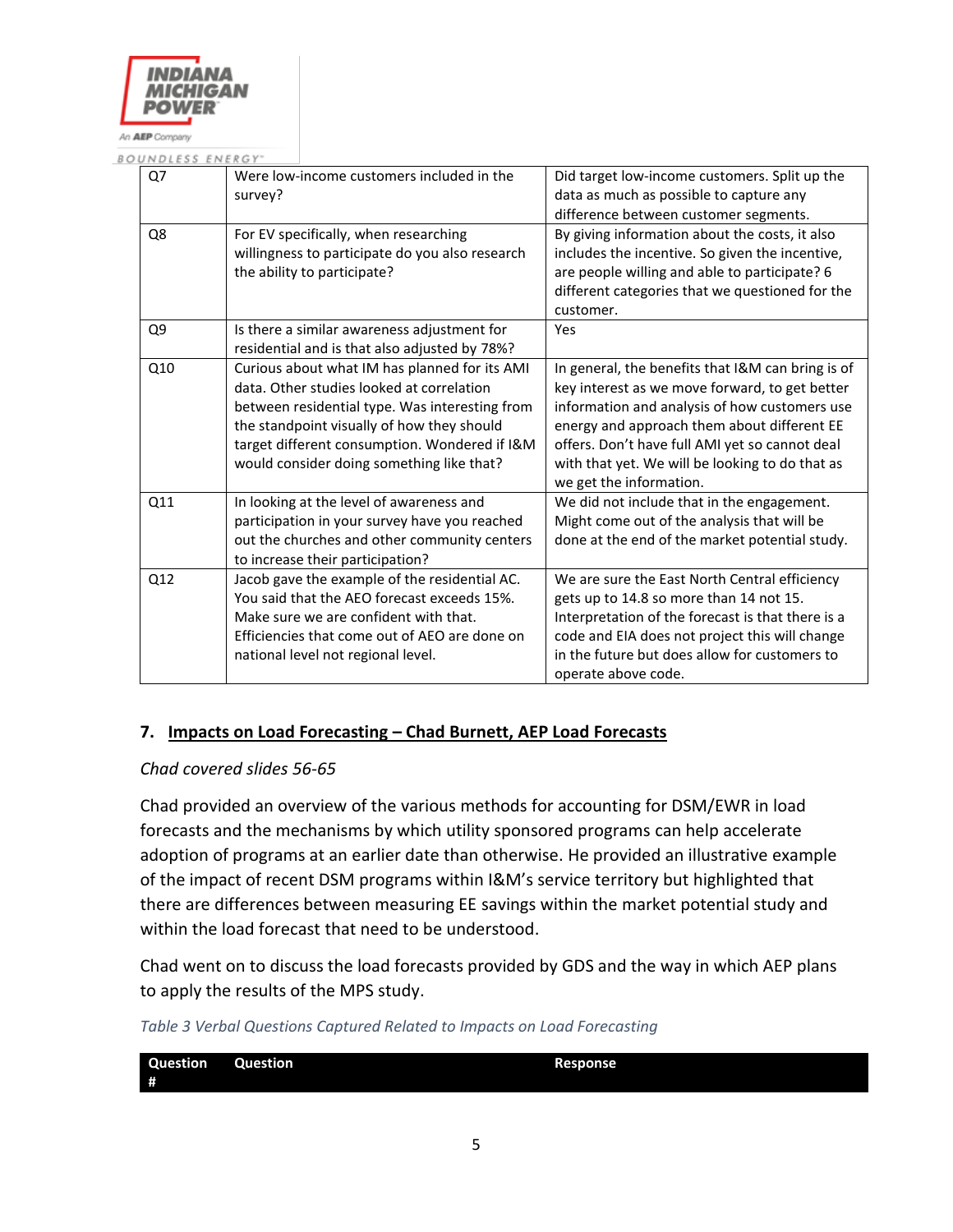

BOUNDLESS ENERGY-

| Q13 | For future projection on heating and cooling<br>temperatures are the new normal from climate<br>change considered?                                                                                                                 | The load forecast and the weather we are using<br>is trended normal, so it does account for the<br>warming trend. We are also doing other load<br>scenarios and one of those scenarios where we<br>saw temperatures warming at a much faster<br>pace. It would go up by about 10 degrees over a<br>10-year period.                     |
|-----|------------------------------------------------------------------------------------------------------------------------------------------------------------------------------------------------------------------------------------|----------------------------------------------------------------------------------------------------------------------------------------------------------------------------------------------------------------------------------------------------------------------------------------------------------------------------------------|
| Q14 | Jacob had agreed that there was no changing<br>codes and standard in the EIA data. Anna<br>understood from Jacob that there may be<br>changes to that and wanted to confirm.                                                       | What GDS found is what is in the base SAE is<br>above the baseline that would be provided by<br>SAE.                                                                                                                                                                                                                                   |
| Q15 | Regarding Slide 61 and 62. The lines that we are<br>seeing are illustrative or based on the forecast<br>from the SAE model?                                                                                                        | GDS built this graphic, the red line is somewhat<br>illustrative and is back of the envelope<br>calculation. The base and frozen is actual but<br>red is hypothetical.                                                                                                                                                                 |
| Q16 | How is it estimated what effect the code<br>changes had on the forecast?                                                                                                                                                           | Looked at starting efficiency of the HVAC and<br>relative to 2023 code, how much of the change<br>that we are seeing between the top line and the<br>base forecast would be relative to code and<br>above code. Was approximately 50%.                                                                                                 |
| Q17 | The lines are based on the change of efficiency<br>level over time. Isn't it is also true that assumed<br>efficiency over time could be due to turn over?                                                                          | With that stock turnover people could only go<br>to 14, but because the MPS goes above that<br>GDS is trying to back out the stock turnover.<br>EIA data that is being used does not assume<br>new codes and standards. There is a list of<br>codes and standard that is assumed in EIA. All<br>are either already passed or approved. |
| Q18 | Curious to hear if the intend of this approach is<br>to avoid double counting the savings from MPS.<br>Chad is it reasonable to use the method<br>proposed by Anna? Is there a way to compare<br>without double counting anything? | ITRON does not necessarily recommend that<br>and an important consideration is consistency<br>in our load forecast that is used for many<br>purposes, including various regulatory filings<br>where it has been determined to be reasonable<br>and accurate.                                                                           |

#### **8. Preliminary IRP Inputs – Art Holland, Siemens Managing Director**

#### *Art covered slides 66-73*

Art provided an overview of the approach that will be used within the modeling framework to test energy efficiency, demand response and distributed energy resources. He discussed that for energy efficiency Siemens PTI, GDS and the I&M IRP team will collaborate on the appropriate bundling for the EE measures. The bundles will be tested against other resources and the volume will be optimized for each candidate portfolio. Art then discussed demand response, which he detailed that for each candidate portfolio there will be an assumed quantity of demand response resources defined by the GDS Market Potential Study. Art noted however that volume may vary by candidate portfolio. And lastly, he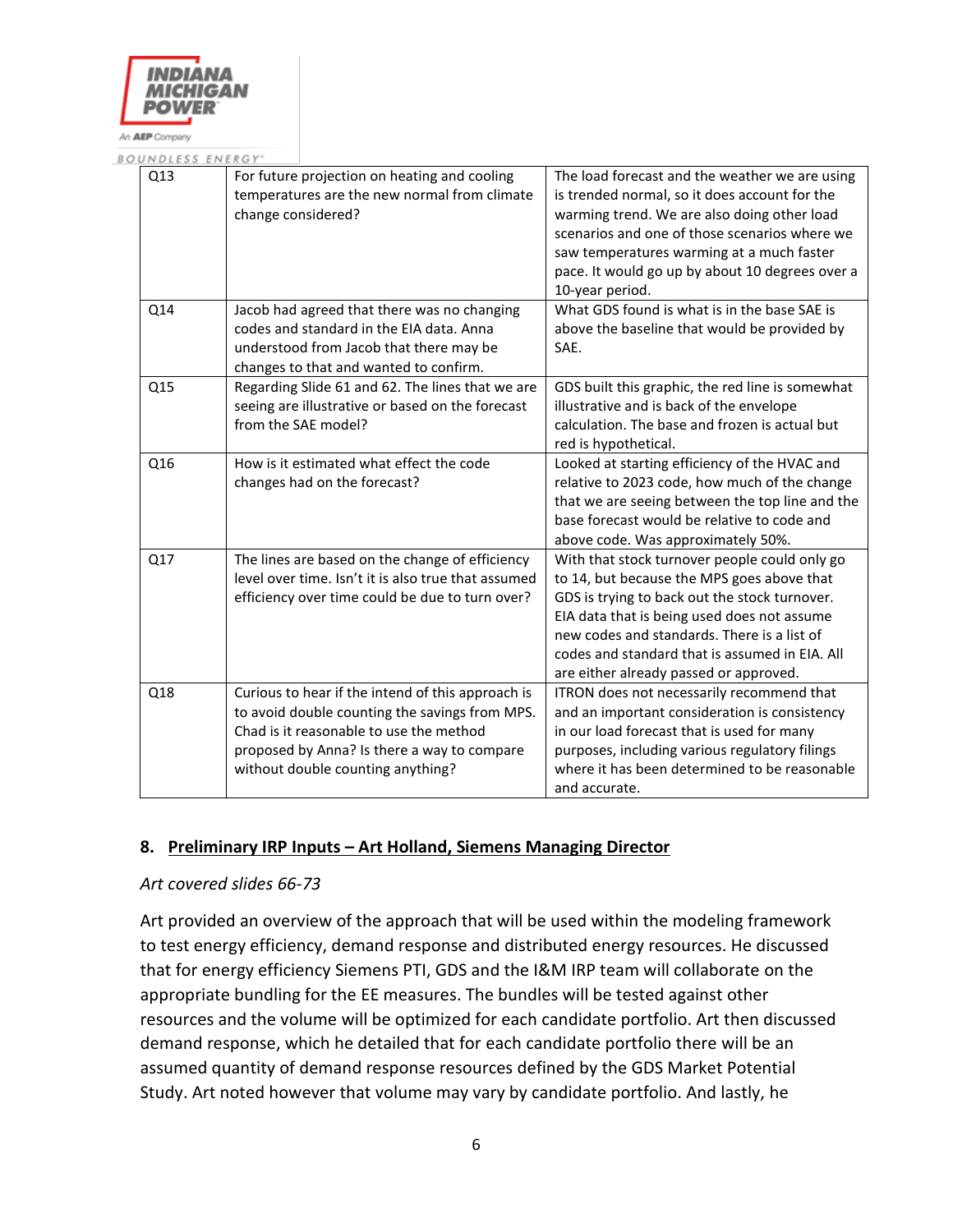

discussed that regarding DER the associated volume, costs, and performance characteristics are included equally as a part of all candidate portfolios.

Art introduced Jay Boggs, Siemens Managing Director and Moderator to facilitate Stakeholder Feedback and Timelines.

# **9. Stakeholder Timelines – Jay Boggs, Siemens Managing Director**

Jay covered slides 74-76

Jay reiterated the Stakeholder Process. Four stakeholder meetings will be held. The initial stakeholder meeting about the all-source RFP was held. There will also be an AURORA technical workshop. Additional detail will be released shortly on the AEP I&M IRP website.

Jay introduced Anna Sommer from the energy futures group to provide a stakeholder presentation on modeling EE IRPs.

# **10. Modeling EE in I&M's IRP – Anna Sommer, Energy Futures Group (Stakeholder Presentation)**

Anna covered slide 77 of the Stakeholder Presentation and slides 1-9 of the Stakeholder Provided presentation.

Anna provided an overview of I&M's approach to modeling EE in the current and past IRPs and made requests for I&M to modify approaches used in this IRP cycle.

Anna concluded and Andrew Williams followed to provide closing remarks.

# **11. Closing Remarks**

Andrew covered slide 78-79

Andrew provided closing remarks for the meeting.

# **12. Appendix A: List of Questions Answered on Call**

*Table 4 List of Questions Addressed on the Call Verbally*

| <b>Question Asked</b>                                                  | <b>Response</b>          |
|------------------------------------------------------------------------|--------------------------|
| Specifically, for electric vehicles, when researching willingness to   | As answered by GDS       |
| participate are you also asking about ability to participate? Many     |                          |
| electric vehicles are very expensive, so while someone may be willing, |                          |
| there still may be an economic barrier to actually participating.      |                          |
| Will I&M used the responses to its informational RFP to pre-qualify    | As answered by Greg S.   |
| vendors and developers in any future bidding?                          |                          |
| What actions is I&M taking to engage Virtual Power Plant providers     | As answered by Andrew W. |
| into this IRP process?                                                 |                          |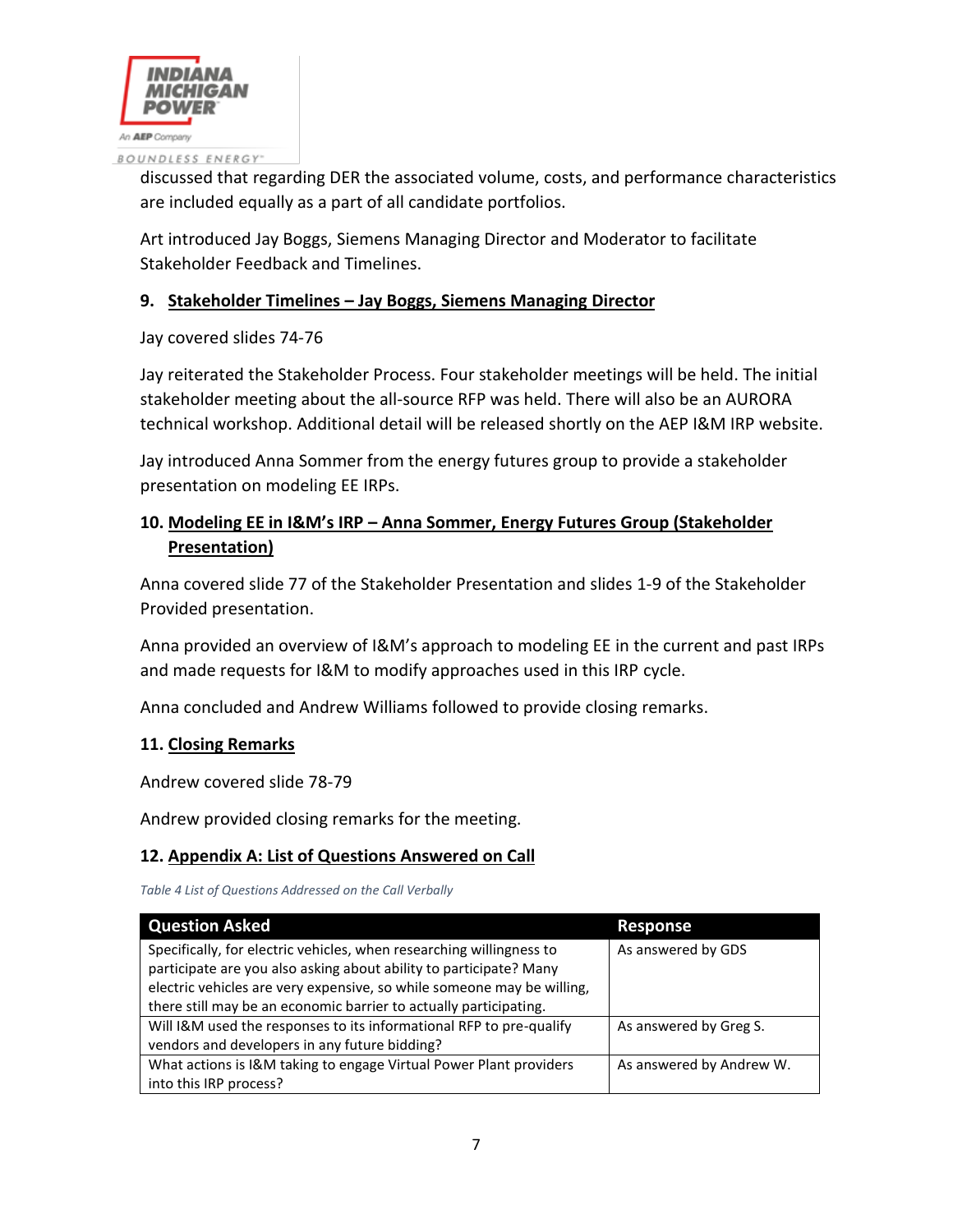

BOUNDLESS ENERGY"

| I have been contacted and talked to several virtual power plant<br>companies who are interested in doing business in Indiana. Who<br>should they contact at I&M/AEP?                                                                                                                                                                                                                                                                                                                                                                                                                             | As answered by Andrew W. |
|--------------------------------------------------------------------------------------------------------------------------------------------------------------------------------------------------------------------------------------------------------------------------------------------------------------------------------------------------------------------------------------------------------------------------------------------------------------------------------------------------------------------------------------------------------------------------------------------------|--------------------------|
| Are there currently any specific planning activities for community solar<br>projects?                                                                                                                                                                                                                                                                                                                                                                                                                                                                                                            | As answered by Andrew W. |
| Will all participants in today's IRP stakeholder meeting receive<br>information about the I&M RFP to be issued on April 23? If not how<br>can I request to receive this information?                                                                                                                                                                                                                                                                                                                                                                                                             | As answered by Greg S.   |
| Will I&M consider coupling DER solar incentives with any DSM and EE<br>programs?                                                                                                                                                                                                                                                                                                                                                                                                                                                                                                                 | As answered by John W.   |
| Does I&M plan to evaluate how expected T&D investments vary under<br>the different scenarios and portfolios that are chosen for review in the<br>IRP?                                                                                                                                                                                                                                                                                                                                                                                                                                            | As answered by Siemens   |
| Is the electric vehicle incentive question based on an incentive for the<br>charger?                                                                                                                                                                                                                                                                                                                                                                                                                                                                                                             | As answered by GDS       |
| I would like to add that MI Staff agrees with EFG assessment of the<br>supp. eff. adjustment. No MI utility apply this type of adjustment to<br>EE, and all MI utilities apply a T&D savings to lower EE costs. I think you<br>just missed me raising my hand. Karen Gould                                                                                                                                                                                                                                                                                                                       | Noted.                   |
| For future projections on heating & cooling energy usage, is climate<br>change and the resulting "new normal" temperatures being taken into<br>account? I'm referring to the charts coming up within this presentation<br>on the study.                                                                                                                                                                                                                                                                                                                                                          | As answered by Chad B.   |
| Obviously, cost-effectiveness is a consideration in every study and final                                                                                                                                                                                                                                                                                                                                                                                                                                                                                                                        | As answered by Andrew W. |
| decision, whether we're talking about generation methods, energy<br>efficiency programs, etc. I imagine that I&M/AEP are always looking<br>for a certain profit margin range. And I know that AEP is a highly<br>profitable company. My concern is that for a sustainable, livable<br>future, the balance needs to move towards a philosophy of People &<br>Planet OVER Profit.<br>Is there ever a conversation about adjusting the profit expectation<br>I'm aware that this may be a hypothetical question<br>downward?<br>aimed at the higher echelon of management, but I'll ask it anyway!! |                          |
| WIs the EV incentive applicable to the car or to the in-home charger?                                                                                                                                                                                                                                                                                                                                                                                                                                                                                                                            | As answered by GDS       |
| Is there a similar awareness adjustment for non-residential, and if so is<br>that also using the JD Power estimate of 74%                                                                                                                                                                                                                                                                                                                                                                                                                                                                        | As answered by GDS       |
| How were the incremental measure costs calculated? The values<br>appear to be much lower than the values used/assumed in I&M's most<br>recent DSM plan.                                                                                                                                                                                                                                                                                                                                                                                                                                          | As answered by GDS       |
| Can you please post this correction for others to see? I misspoke<br>regarding non-residential lighting, the incentive % of incremental costs<br>are not 100% in the DSM plan. I had referenced at the wrong table<br>from the DSM plan. Nonetheless, there still appears to be some<br>differences between the DSM plan and what was presented here<br>today. If GDS could share the calculation of incentive % of incremental<br>cost, and benchmark against the DSM plan, that would be appreciated.                                                                                          | As answered by GDS       |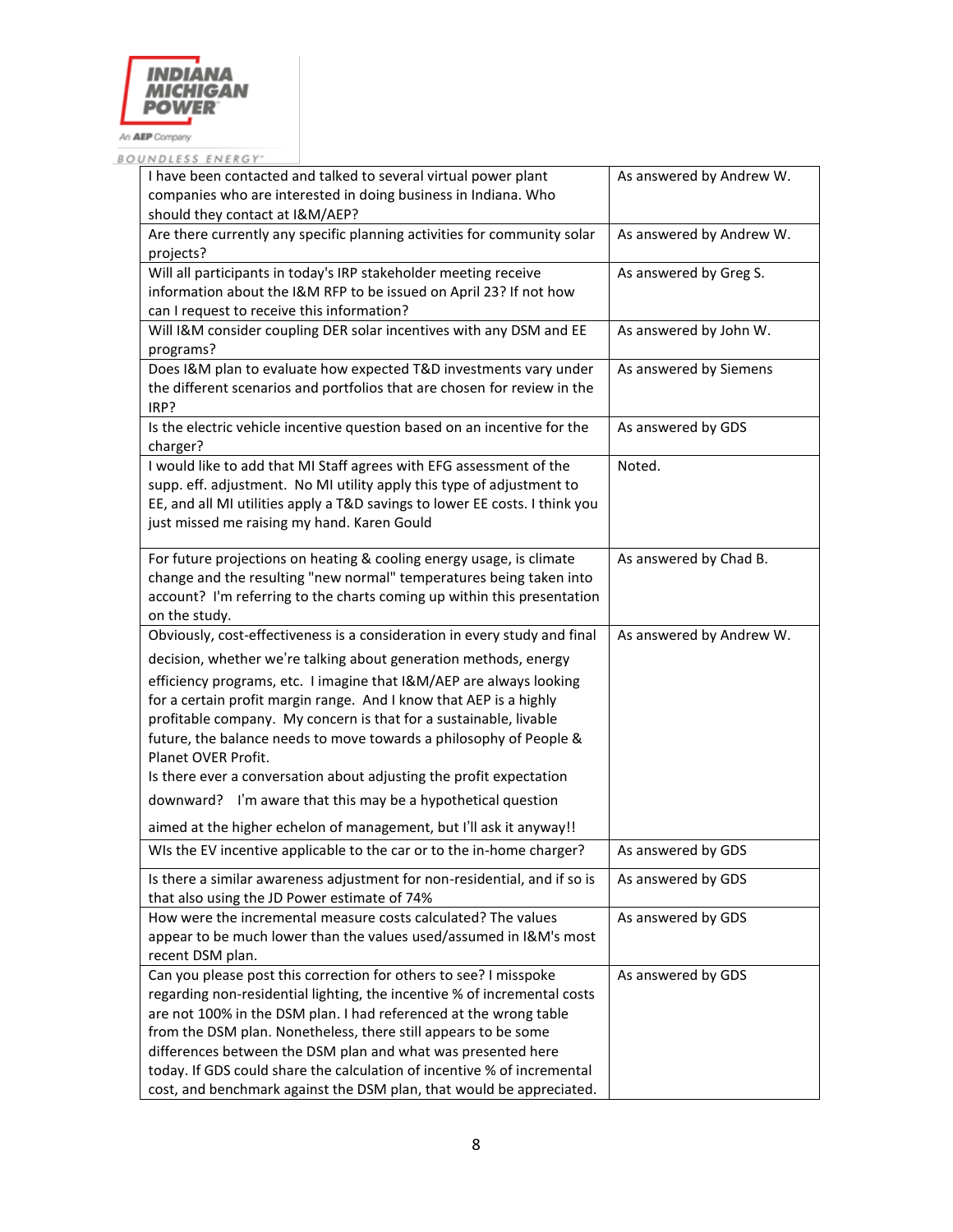

BOUNDLESS ENERGY"

| How was the difference between a code frozen forecast and base<br>forecast calculated? Are the trend lines shown on Jacob's slide<br>illustrative, or are they reflective of actual forecasts?                                                                                                                                                                                                                                                    | As answered by Chad B. and<br><b>GDS</b>               |
|---------------------------------------------------------------------------------------------------------------------------------------------------------------------------------------------------------------------------------------------------------------------------------------------------------------------------------------------------------------------------------------------------------------------------------------------------|--------------------------------------------------------|
| Is there a goal for a date to remove fossil fuels from our energy<br>production? Are there benchmark dates to reach certain percentages<br>of renewable energy to help achieve those goals?                                                                                                                                                                                                                                                       | As answered by Andrew W.                               |
| What would it take to end coal leases sooner than the leases dictate?                                                                                                                                                                                                                                                                                                                                                                             | As answered by Andrew W.                               |
| I didn't understand whether that was a yes or no on the community<br>solar. Can you clarify?                                                                                                                                                                                                                                                                                                                                                      | As answered by Greg S.                                 |
| Were low-income customers included in the survey? Was community<br>solar asked about?                                                                                                                                                                                                                                                                                                                                                             | As answered by GDS                                     |
| In looking at level of awareness/participation in your survey, have you<br>considered enlisting churches, neighborhood associations,<br>environmental groups, etc. to reach a higher level of participation? Is<br>that a question for a later stage?                                                                                                                                                                                             | As answered by GDS                                     |
| Jon, Duke did some interesting analysis with its AMI data showing that<br>they could identify correlations between energy consumption and<br>characteristics like housing type (e.g. mobile home vs. single family<br>detached) that seemed to me to hold a lot of potential for better<br>targeting and better EE program design though Duke was not,<br>unfortunately, going to use it for that. Is that something you would<br>consider doing? | As answered by John W.                                 |
| Jacob, IN IRP rules require consistency between the IRP and the<br>subsequent DSM plan. Because of that, in considering these three<br>bundling approaches, I ask myself, which of these three approaches<br>would be most useful in informing the DSM plan? And I think the<br>answer is "none". There's a fourth option that's not mentioned which<br>is bundling by portfolio and I think that's preferable.                                   | As answered by Greg S.                                 |
| On slide 60, are these load forecasts that I&M has actually developed<br>or are these just representative examples?                                                                                                                                                                                                                                                                                                                               | As answered by Chad B. and<br><b>GDS</b>               |
| Jacob said before the break that he agreed that there was no changing<br>codes and standards in the EIA data that is being in the load forecast.<br>But Chad, you are saying that there is?                                                                                                                                                                                                                                                       | As answered by Chad B.                                 |
| Given this discussion, is I&M doing a hosting capacity analysis?                                                                                                                                                                                                                                                                                                                                                                                  | As answered by John W.                                 |
| Thanks, Andrew. We hope to hear back from I&M as to our request<br>presented on Anna's last slide. Are your statements, Andrew, that I&M<br>is nonetheless going to continue its methodology?                                                                                                                                                                                                                                                     | AEP will respond to the CAC<br>presentation in writing |

| <b>Question Asked</b>                                                  | Response               |
|------------------------------------------------------------------------|------------------------|
| Specifically, for electric vehicles, when researching willingness to   | As answered by GDS     |
| participate are you also asking about ability to participate? Many     |                        |
| electric vehicles are very expensive, so while someone may be willing, |                        |
| there still may be an economic barrier to actually participating.      |                        |
| Will I&M used the responses to its informational RFP to pre-qualify    | As answered by Greg S. |
| vendors and developers in any future bidding?                          |                        |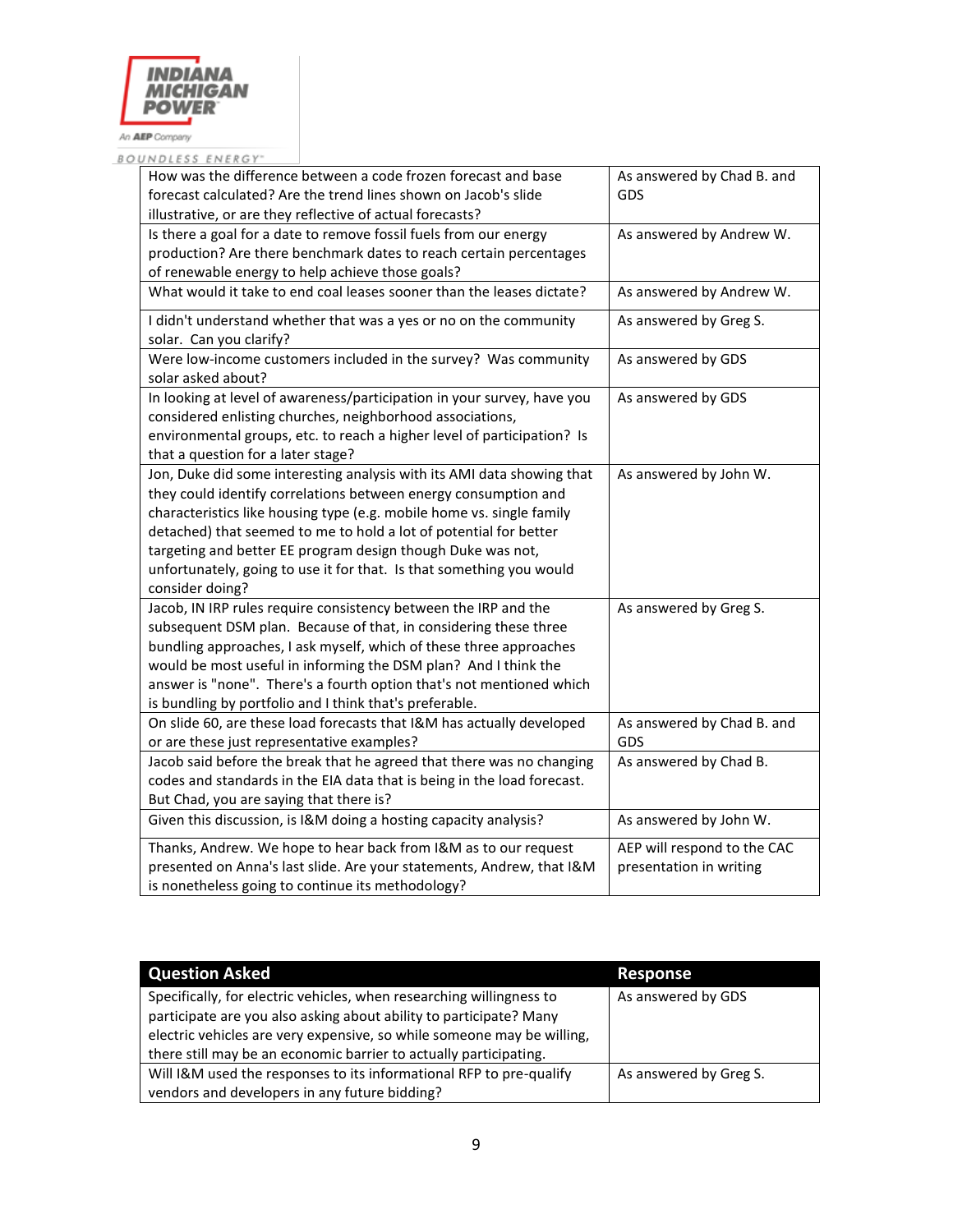

| BOUNDLESS ENERGY" |
|-------------------|
|-------------------|

| What actions is I&M taking to engage Virtual Power Plant providers<br>into this IRP process?                                                                                                                                                                                                                                                                                       | As answered by Andrew W. |
|------------------------------------------------------------------------------------------------------------------------------------------------------------------------------------------------------------------------------------------------------------------------------------------------------------------------------------------------------------------------------------|--------------------------|
| I have been contacted and talked to several virtual power plant<br>companies who are interested in doing business in Indiana. Who<br>should they contact at I&M/AEP?                                                                                                                                                                                                               | As answered by Andrew W. |
| Are there currently any specific planning activities for community solar<br>projects?                                                                                                                                                                                                                                                                                              | As answered by Andrew W. |
| Will all participants in today's IRP stakeholder meeting receive<br>information about the I&M RFP to be issued on April 23? If not how<br>can I request to receive this information?                                                                                                                                                                                               | As answered by Greg S.   |
| Will I&M consider coupling DER solar incentives with any DSM and EE<br>programs?                                                                                                                                                                                                                                                                                                   | As answered by John W.   |
| Does I&M plan to evaluate how expected T&D investments vary under<br>the different scenarios and portfolios that are chosen for review in the<br>IRP?                                                                                                                                                                                                                              | As answered by Siemens   |
| Is the electric vehicle incentive question based on an incentive for the<br>charger?                                                                                                                                                                                                                                                                                               | As answered by GDS       |
| I would like to add that MI Staff agrees with EFG assessment of the<br>supp. eff. adjustment. No MI utility apply this type of adjustment to<br>EE, and all MI utilities apply a T&D savings to lower EE costs. I think you<br>just missed me raising my hand. Karen Gould                                                                                                         | Noted.                   |
| For future projections on heating & cooling energy usage, is climate<br>change and the resulting "new normal" temperatures being taken into<br>account? I'm referring to the charts coming up within this presentation<br>on the study.                                                                                                                                            | As answered by Chad B.   |
| Obviously, cost-effectiveness is a consideration in every study and final                                                                                                                                                                                                                                                                                                          | As answered by Andrew W. |
| decision, whether we're talking about generation methods, energy                                                                                                                                                                                                                                                                                                                   |                          |
| efficiency programs, etc. I imagine that I&M/AEP are always looking<br>for a certain profit margin range. And I know that AEP is a highly<br>profitable company. My concern is that for a sustainable, livable<br>future, the balance needs to move towards a philosophy of People &<br>Planet OVER Profit.<br>Is there ever a conversation about adjusting the profit expectation |                          |
| downward? I'm aware that this may be a hypothetical question                                                                                                                                                                                                                                                                                                                       |                          |
| aimed at the higher echelon of management, but I'll ask it anyway!!                                                                                                                                                                                                                                                                                                                |                          |
| WIs the EV incentive applicable to the car or to the in-home charger?                                                                                                                                                                                                                                                                                                              | As answered by GDS       |
| Is there a similar awareness adjustment for non-residential, and if so is<br>that also using the JD Power estimate of 74%                                                                                                                                                                                                                                                          | As answered by GDS       |
| How were the incremental measure costs calculated? The values<br>appear to be much lower than the values used/assumed in I&M's most<br>recent DSM plan.                                                                                                                                                                                                                            | As answered by GDS       |
| Can you please post this correction for others to see? I misspoke<br>regarding non-residential lighting, the incentive % of incremental costs<br>are not 100% in the DSM plan. I had referenced at the wrong table<br>from the DSM plan. Nonetheless, there still appears to be some<br>differences between the DSM plan and what was presented here                               | As answered by GDS       |